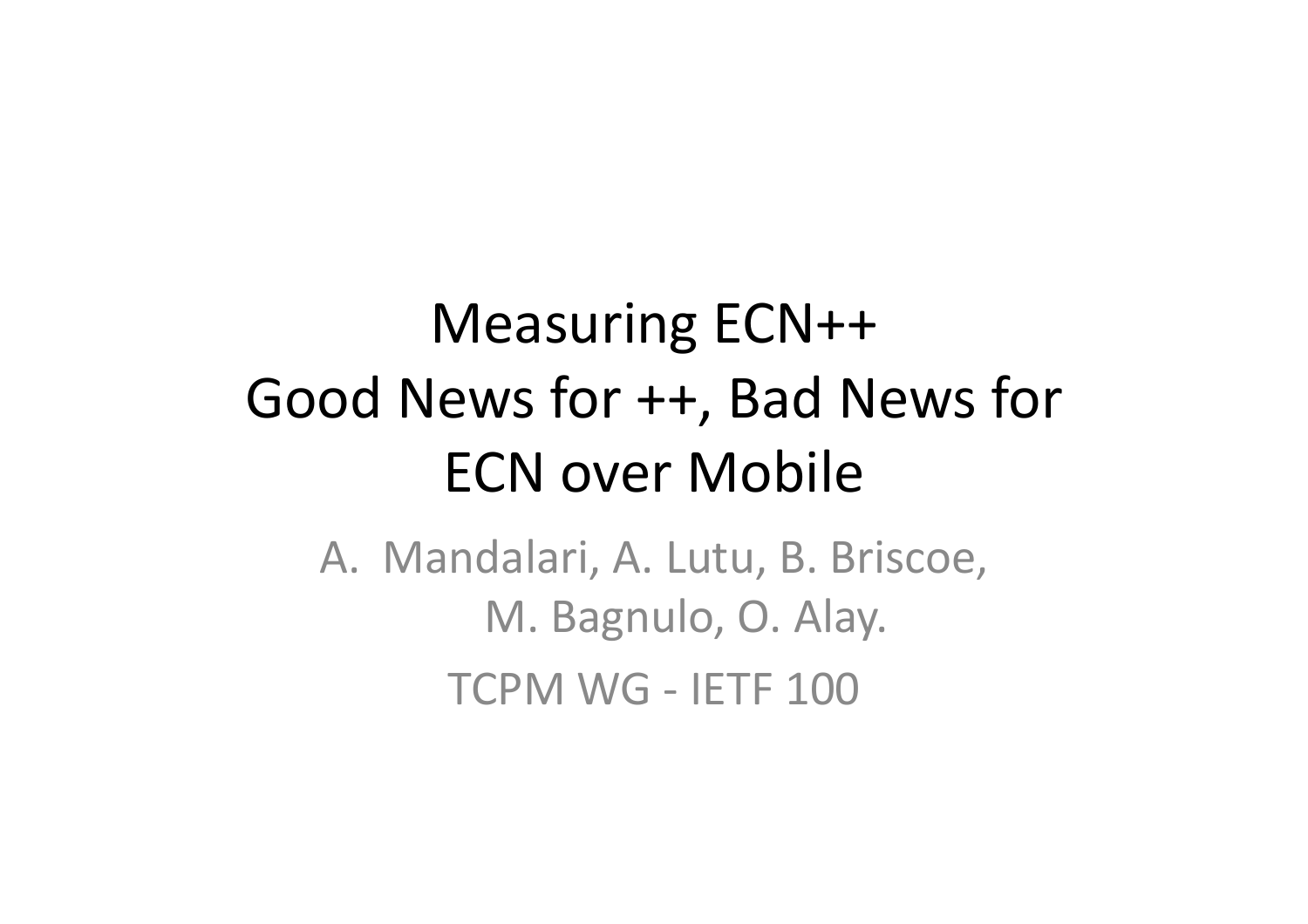## Motivation

- Provide initial data for the ECN++ experiment defined in draft-ietf-tcpm-generalized-ecn
- In particular, learn if ECN-marked TCP control packets, Pure ACKs are treated differently to ECN-marked TCP data packets
- Measure how ECN-marked data packets are treated as a baseline and measure ECNmarked control packets and pure ACKs to compare.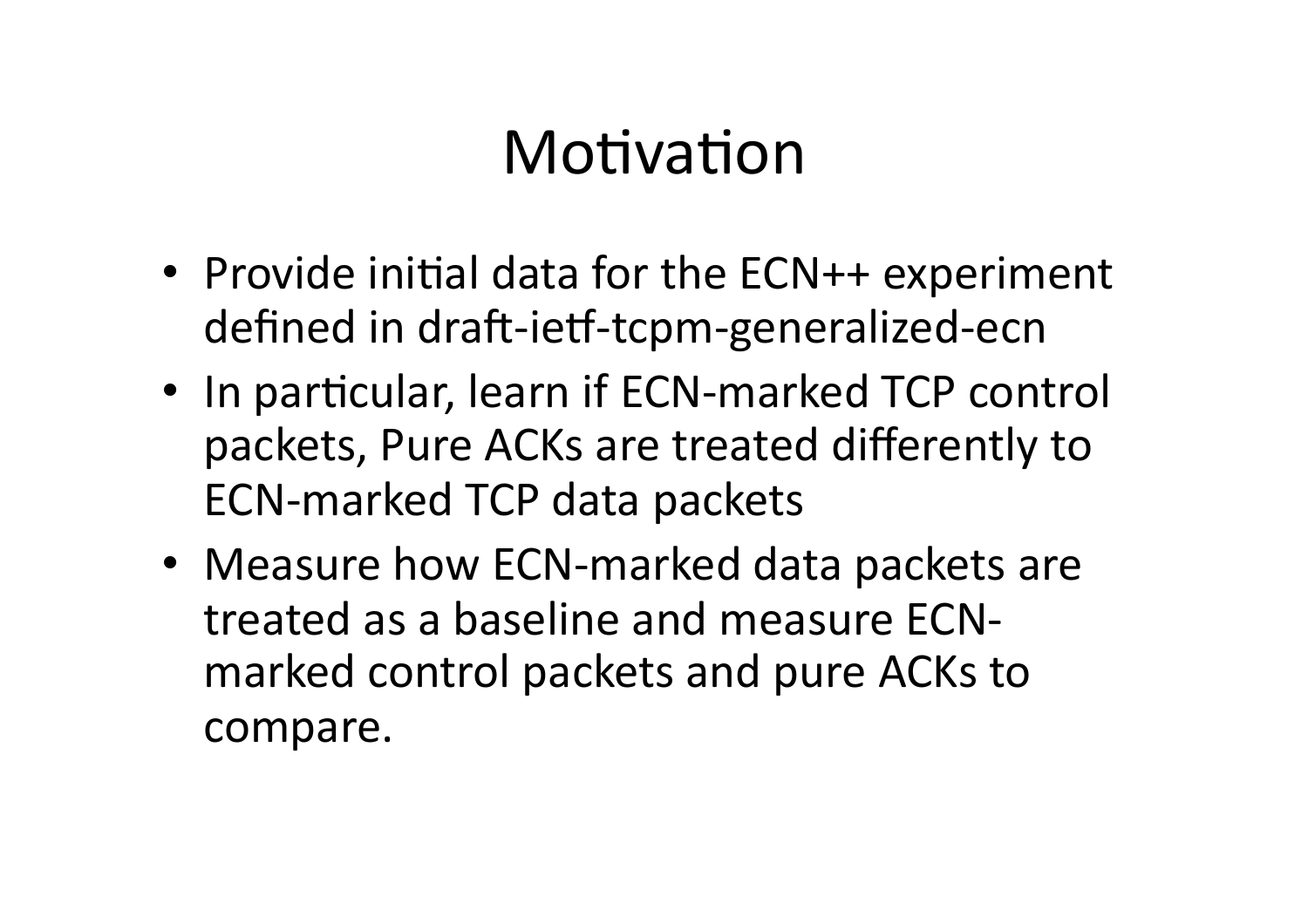## Measurement platforms

**11 MBB ISPs:**  Vodafone (IT) TIM (IT) WIND (IT) Orange (ES) Yoigo (ES) Movistar (ES) Telia (SE) Telenor (SE) Three (SE) Telia (NO) Telenor (NO)





54 Plantelab nodes in 25 ASes in 22 countries.

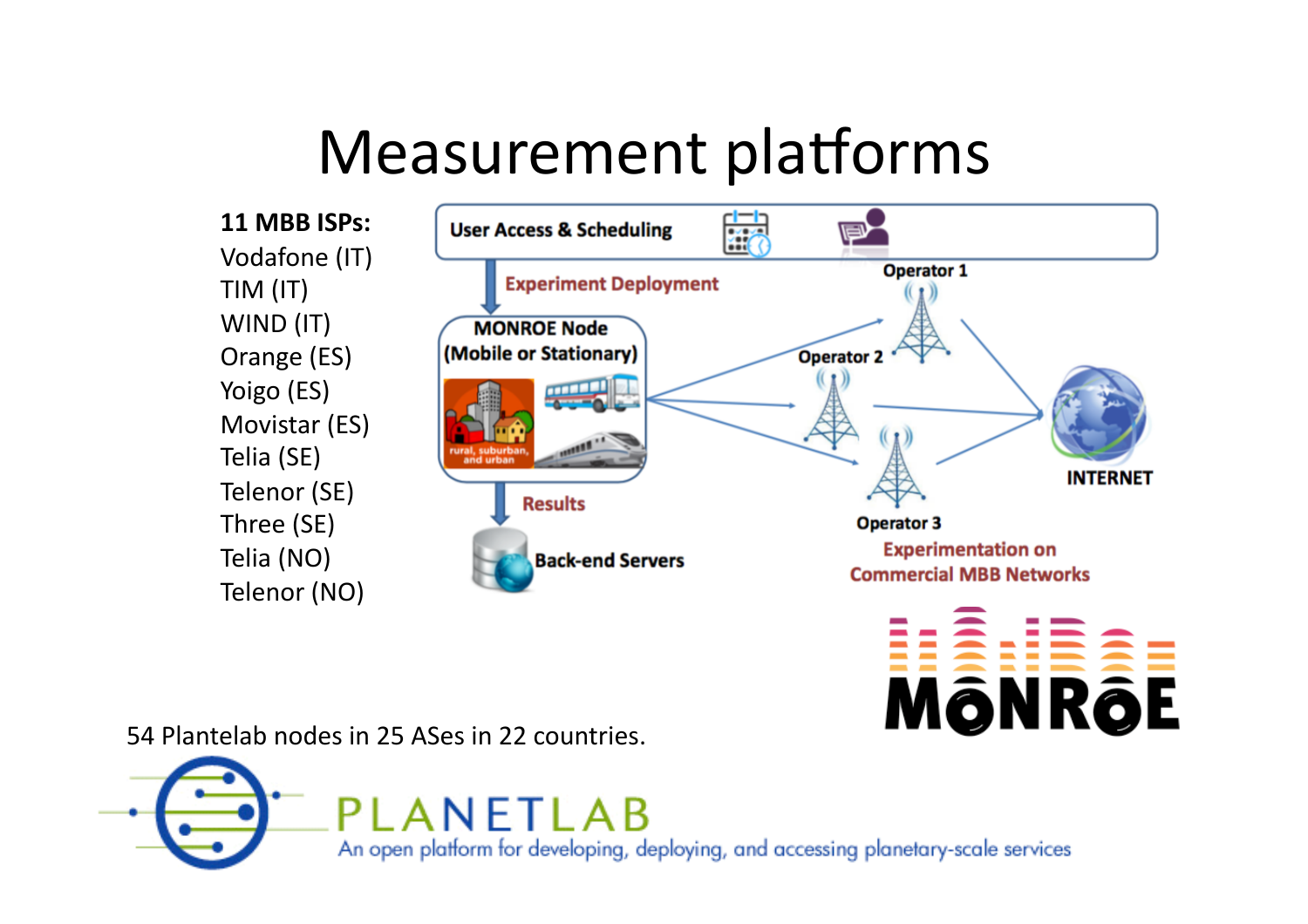## Experiments

- TCP SYN, Data pakts, Pure ACKs and FINs
- All possible ECN (IP and TCP) flag combinations in ECN, ECN+, ECN++ and AccECN
- Tracebox from clients to Alexa 100k
	- $-$  Tracebox is similar to traceroute but verifies changes between the sent pkt and the returned one
- Between clients and our servers
	- $-$  In this case, we can also test SYN/ACKS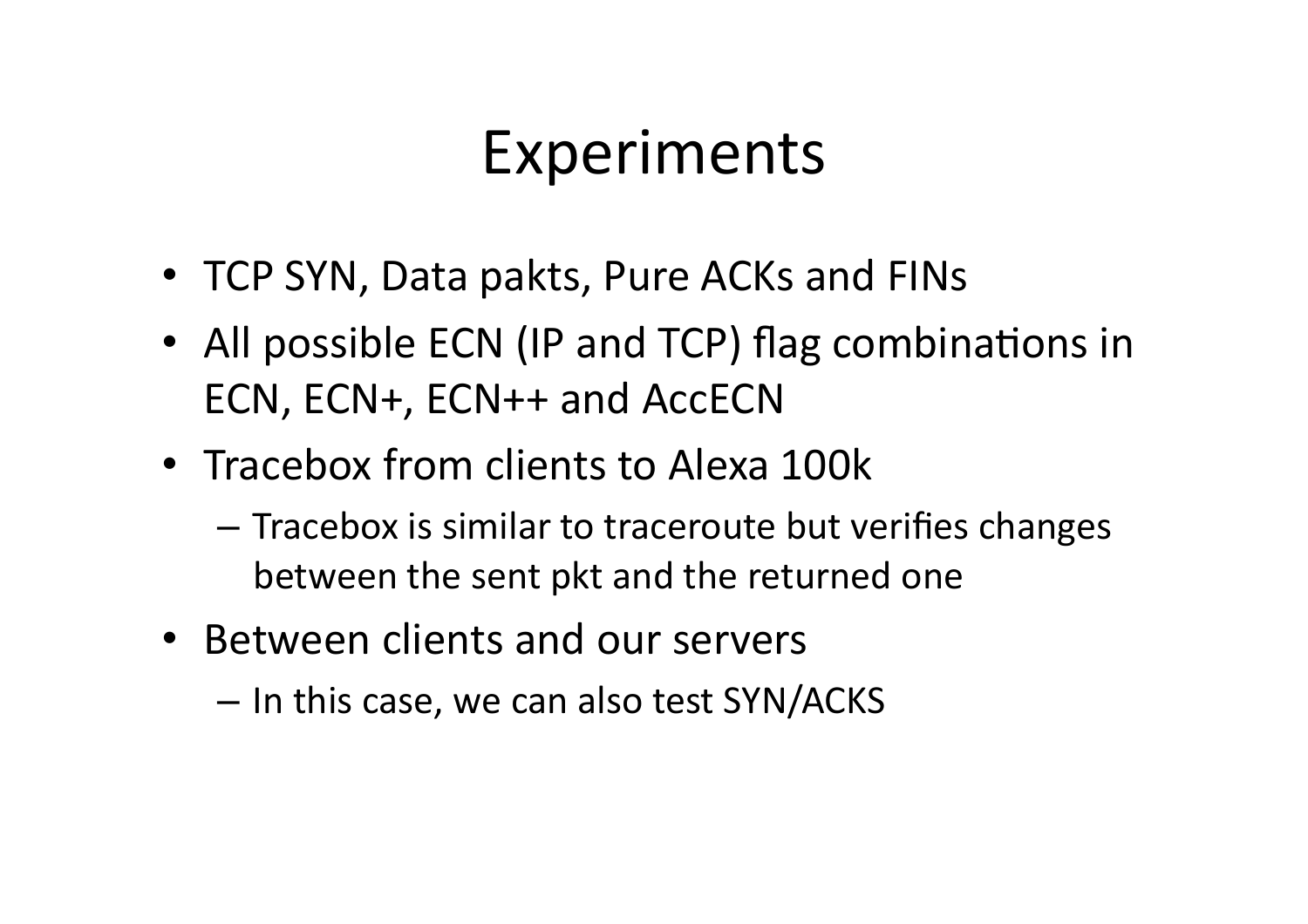### Measurement campaign

- Between January and May 2017
- Port 80 and port 443
- 26 million end-to-end communications
- 6.5 million different paths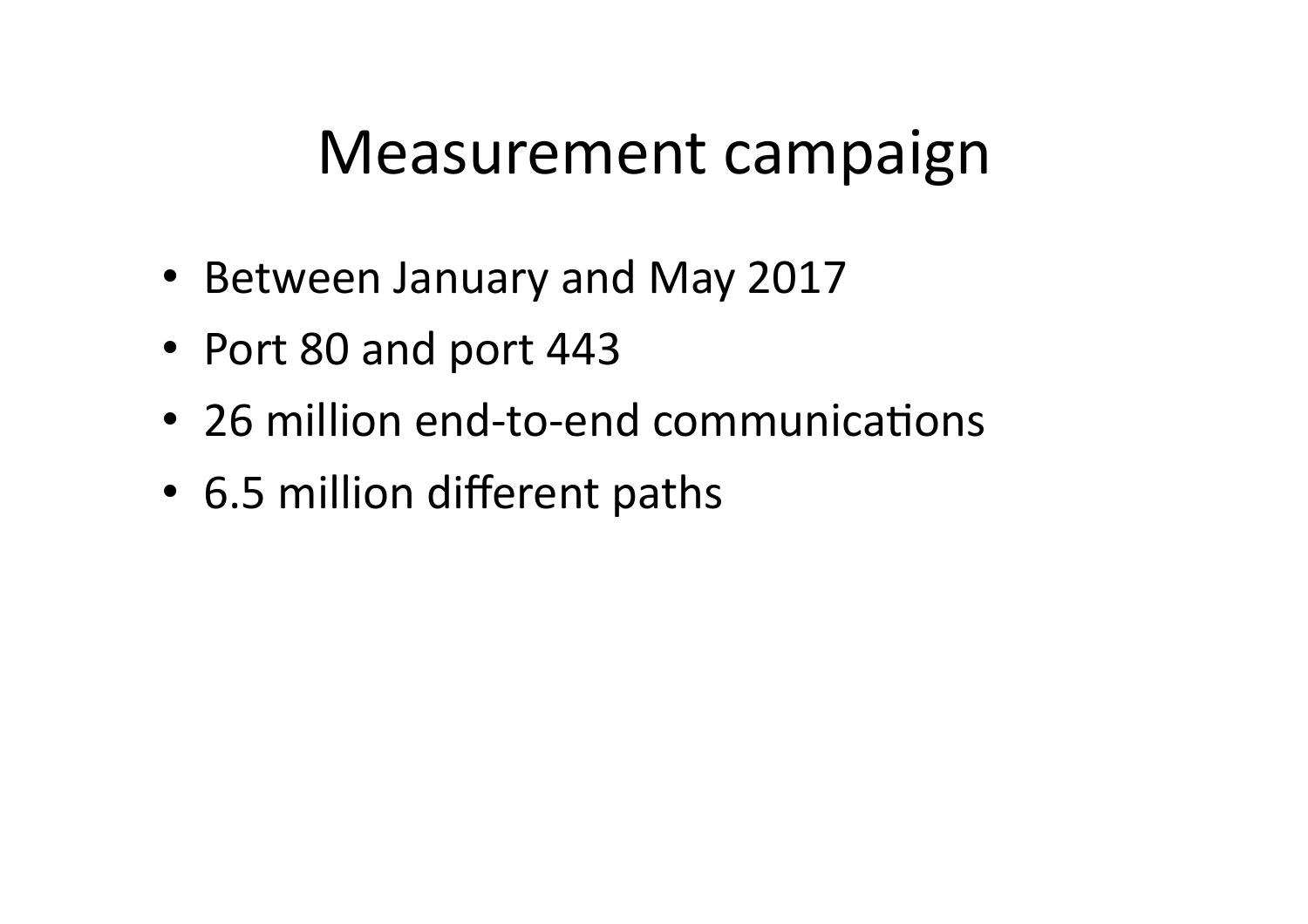# Findings

- ECN clearing
	- $-$  7 out of the 11 mobile providers clear the ECN field in the IP header for packets from client in both ports by the first hop
		- A few tests in other 7 mobile providers and found 3 of them clearing ECN (making 10 out of 18)
	- $-1$  mobile provider clears ECN in port 80 and not in port 443 (proxy)
	- No evidence of clearing ECN in the traffic from the servers to the client
	- $-$  For the other 3 mobile providers 0,53% of clearing ECN deeper in the network (5 hops away)
	- $-$  For fixed providers, 0,23 % clearing ECN deeper into the network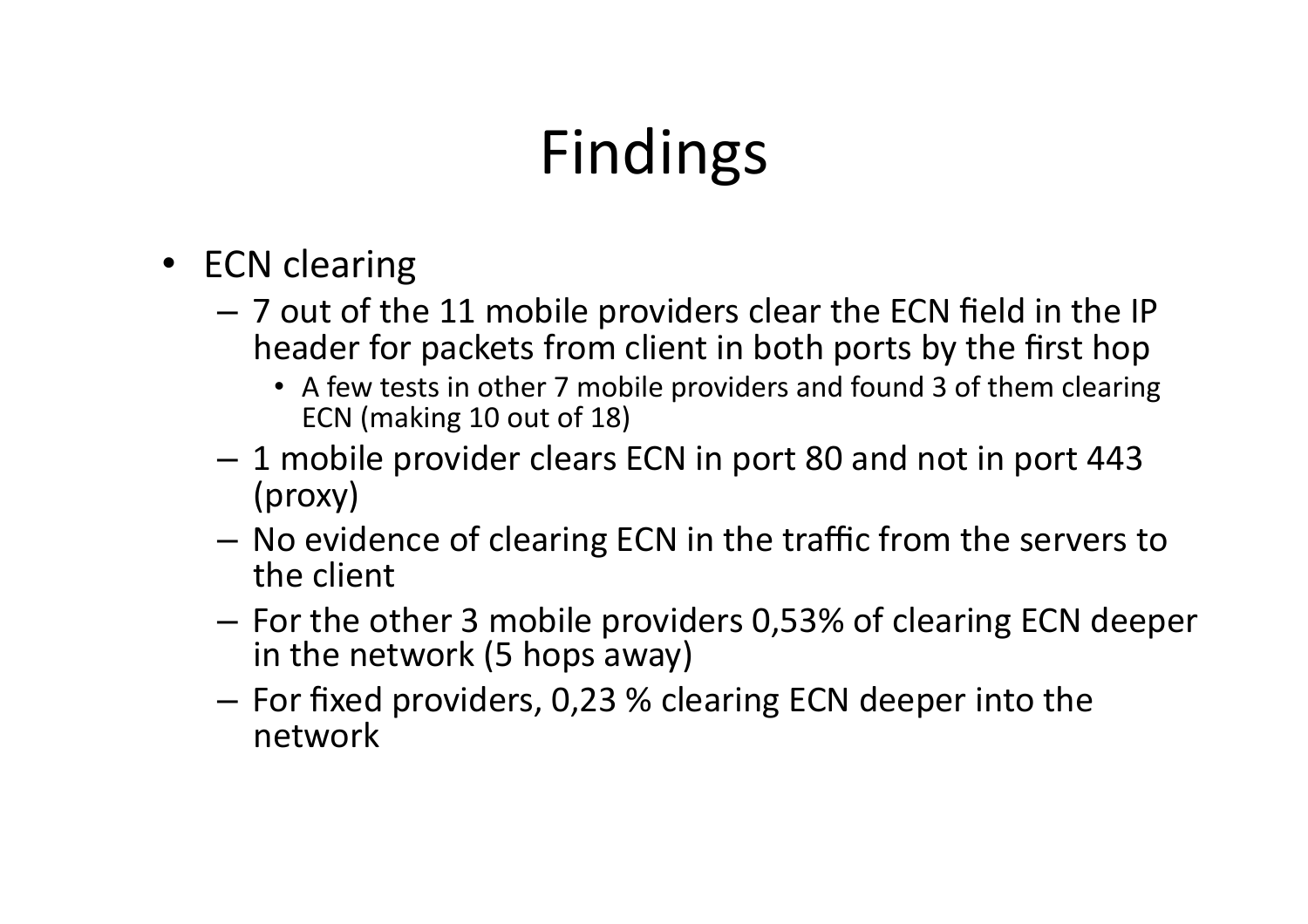## ECN and ECN++

• ECN and  $ECN++$  possible packet/flag combination (both IP and TCP header flags) do NOT cause packet drop

#### • **ECN++** support is the same as ECN support

- $-$  ECN++ are not discarded, cleared, bleached more often than ECN packets
- 61% of Alexa top 500k supports ECN
	- $-$  3,51% support ECN+ but NONE of them respond as defined in RFC5562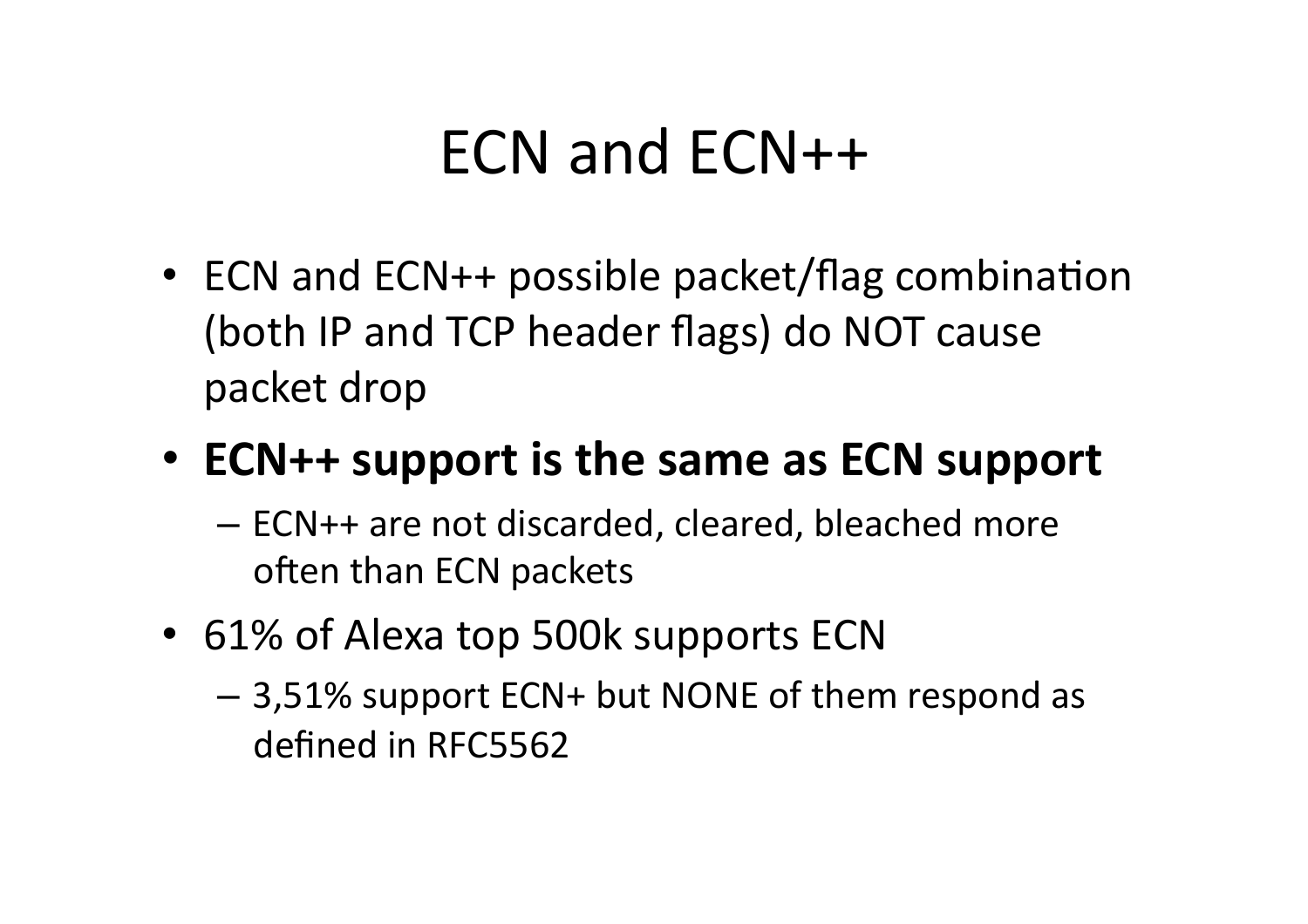# Other stuff

- All the 158K servers of the Alexa top 500k servers that we were able to test for ECN respond to a ECE flag in the same way the respond to 3 dup ACK
- Initial window of the top 500k Alexa
	- $-51\%$  IW=10
	- $-9,2\%$  IW=2
	- $-9,3\%$  IW=4
	- $-14\%$  N/A
	- $-$  0,4% IW>10!!!!
		- 1121 servers deliver the whole file in the first RTT (maximum seen of 585 packets in the first RTT)